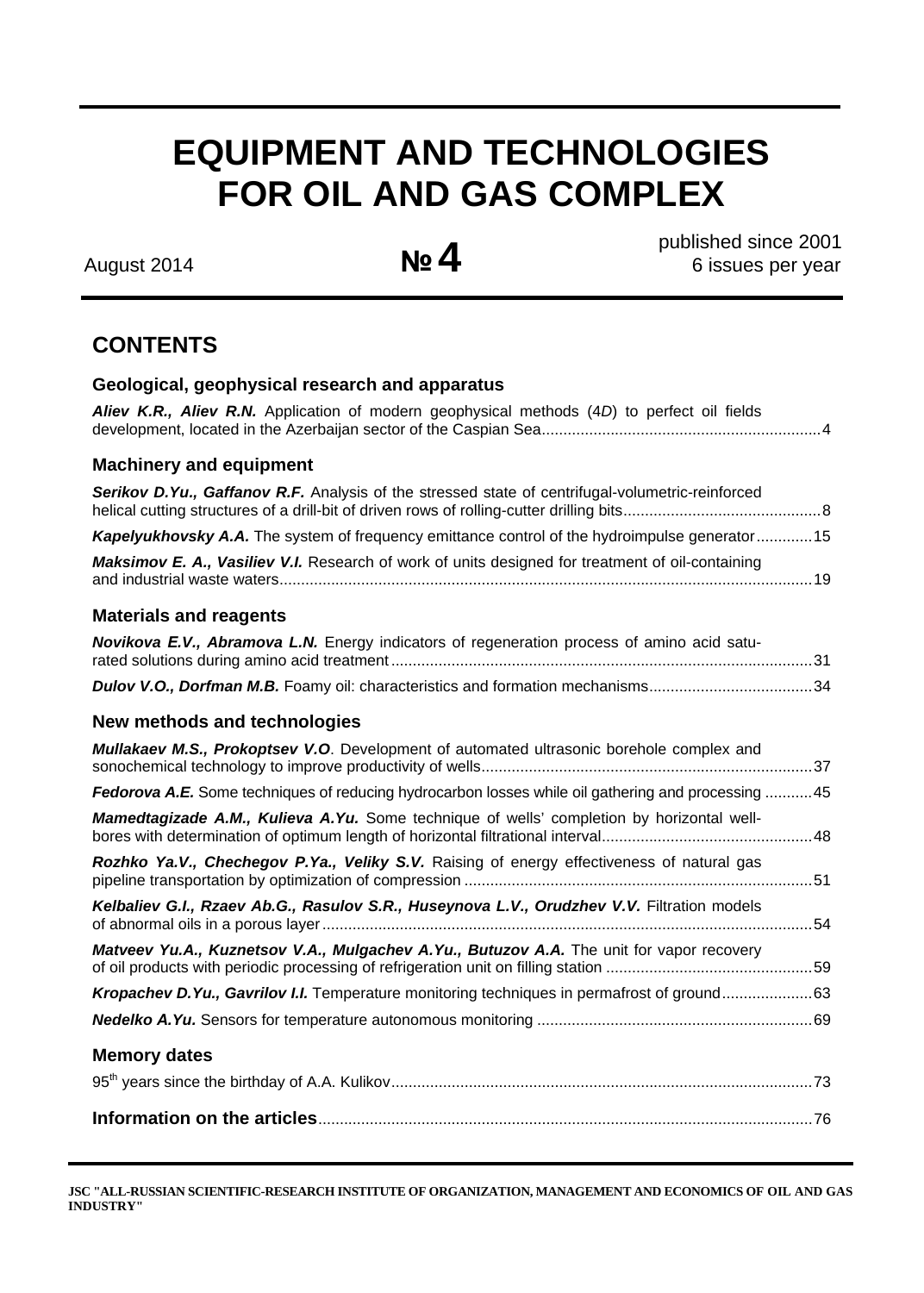#### **Information on the articles**

#### **APPLICATION OF MODERN GEOPHYSICAL METH-ODS TO PERFECT OIL FIELDS DEVELOPMENT, LO-CATED IN THE AZERBAIJAN SECTOR OF THE CAS-PIAN SEA**

#### **Kyanan Rasim Aliev**

**Institute of Geophysics – "Gipromorneftegaz"** 

88A, Zardaby prosp., Baku, Republic of Azerbaijan. Phone: 8(1099455) 778-19-23. Е-mail: keraliyev@co.nz;

#### **Rasim Nadzhafovich Aliev**

#### **Azerbaijan State Oil Academy**

20, Azadlyg prosp., AZ1010, Baku, Republic of Azerbaijan. Phone: 8(1099455) 859-17-23. E-mail: rasim\_aliyev@yahoo.com

Development of oil and gas fields in the sea requires the solution of many diverse and interconnected problems (organizational, technical, economic, environmental, legal, technologic and others), the special place among them at the present stage of development is occupied by geophysical surveys.

There are several types of seismic measurements (2D, 3D) used in oil exploration. These methods allowed discovering and developing huge hydrocarbon reserves of the Caspian Sea, as well as worldwide. 4D seismic survey, some new technique that is being applied while developing oil fields, is effectively used to track the movements of fluids in the underground tank. The modern 4D seismic survey method is not significantly different from the 2D and 3D methods. The main difference lies in introduction of some additional parameter – "time", i. e. threecomponent observations are repeated every definite period of time.

While interpreting seismic survey data, 4D method will be useful for defining the boundaries of oil-water contact, as well as for identifying the areas saturated with water and oil. This will allow determining the direction of offshore fields' further development.

**Key words:** seismic survey studies; measurement by applying 2D, 3D and 4D methods; interpretation; oilwater contact; development of oil and gas offshore fields.

#### **ANALYSIS OF THE STRESSED STATE OF CENTRIFU-GAL-VOLUMETRIC-REINFORCED HELICAL CUT-TING STRUCTURES OF A DRILL-BIT OF DRIVEN ROWS OF ROLLING-CUTTER DRILLING BITS**

#### **Dmitry Yurievich Serikov**

**I. Gubkin Russian State university of oil and gas**  65, Leninsky prosp., 119991, Moscow, Russian Federation. Phone/fax: 8(915) 372-77-79. E-mail: serrico@rambler.ru;

#### **Rustem Flitovich Gaffanov CJSC "Energopotok"**

The analysis of the stressed state of centrifugal-volumetricreinforced helical cutting structures of driven rows of rollingcutter drilling bits is performed. The basic load factors acting on drill-bit cutting structures as well as the direction of their effects are identified. Calculations served the basis for fixing the dependence of the stress distribution across the width of the working surface of helical asymmetric centrifugal-volumetricreinforced cutting structures of a drill-bit. The stressed deformed state of two adjacent teeth of drill-bit cutting structures, being in simultaneous contact with the well bottom is studied.

The analysis of the stressed state of centrifugal-volumetricreinforced helical asymmetric cutting structures of driven rows of drilling-bits, carried out in the present paper, allowed concluding that the work of the tool is accompanied by an uneven distribution of load between two adjacent teeth of drill-bit cutting structures, simultaneously working at the well bottom. The stressed deformed state of the teeth of centrifugal-volumetricreinforced cutting structures of drill-bits is characterized by some strongly pronounced dependence, i.e. maximum stresses occur in the apical zone on the side that is opposite to the tooth inclination angle towards the surface of the well bottom, followed by further gradual decrease to the tooth base.

**Key words:** rolling cutter drilling bit; helical cutting structures of drill-bits; centrifugal-volumetric-reinforced cutting structures of drill-bits; finite element method.

#### **THE SYSTEM OF FREQUENCY EMITTANCE CON-TROL OF THE HYDROIMPULSE GENERATOR**

#### **Andrey Anatolievich Kapelyukhovsky**

#### **Omsk State Technical University**

11, Mir prosp., 644050, Omsk, Russian Federation. Phone/fax: (3812) 62-90-92. E-mail: vesto4ka@bk.ru

Wells' hydrodynamic generators of elastic waves are used for providing vibro-seismic influence on an oil-bearing formation. The efficiency of these devices operation depends on the accuracy of correspondence of pressure pulses frequency, produced by the vibrator, with the oil formation dominant frequency. The system of automatic control of pressure pump flowrate at the wellhead that allows controlling frequency of a hydro-pulse generator radiation is proposed. Presence of long hydraulic line, where perturbations transfer is delayed thus causing the loss of stability, is taken into account. Influence of the system transmission coefficient and the time constant of the flowrate regulator on the control system stability is evaluated, the limits of these parameters' change are fixed.

**Key words:** oil recovery enhancement; borehole oscillator; frequency of vibro-seismic influence; control system stability.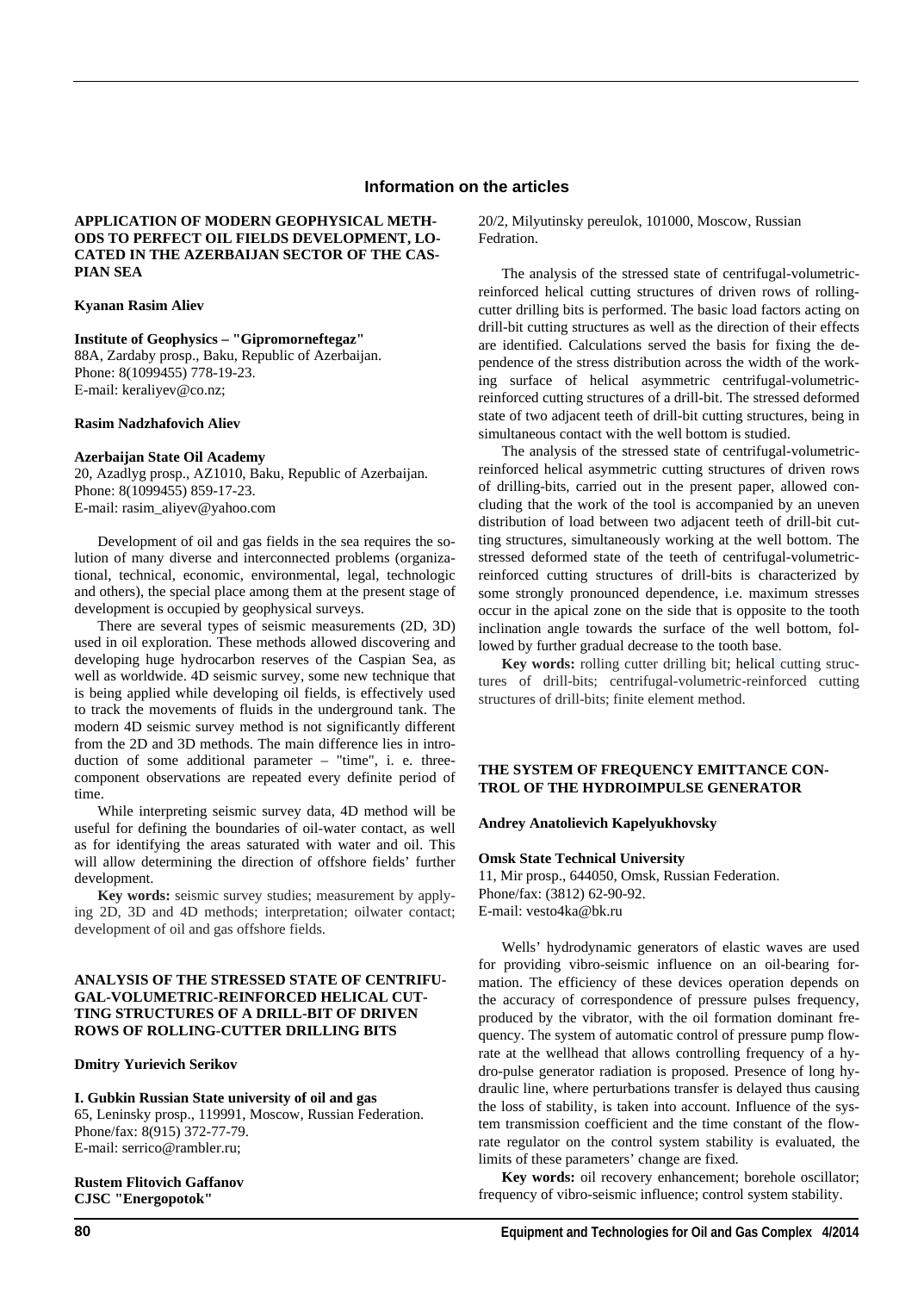#### **RESEARCH OF WORK OF UNITS DESIGNED FOR TREATMENT OF OIL-CONTAINING AND INDUSTRI-AL WASTE WATERS**

**Eugeny Alexandrovich Maksimov, Viktor Ivanovich Vasiliev** 

#### **The South-Ural State University**

76, Lenin prosp., 450080, Chelyabinsk, Russian Federation. E-mail: maksimov50@mail.ru

The present paper considers design and operational principle of units that provide gathering petroleum products from water surfaces and neutralizing accidental releases of petroleum products during their transportation along the bottom of natural water areas with the help of underwater pipelines as well as plants for treatment of oil-containing waste-waters that are released by industrial enterprises (refineries, power plants). The paper also presents information relating to equipment and technologies applied for advanced treatment of oil-containing waste-water that include electric flotators with non-uniform electric field, with automatic control of current's density, with two chambers.

**Key words:** cleaning of waters from petroleum products; water surface; subsea pipeline failure; treatment of oilcontaining waste-waters that are released by industrial enterprises; electric flotators.

#### **ENERGY INDICATORS OF REGENERATION PROCESS OF AMINO ACID SATURATED SOLUTIONS DURING AMINO ACID TREATMENT**

#### **Elena Vladimirovna Novikova, Lyubov Nikolaevna Abramova**

**"Green Solution, Ltd."**  7, korpus No 1/1, Khimkinsky boulevard, 125364, Moscow, Russian Federation. Phone: 8(495) 258-90-45. E-mail: greensoltechnology@gmail.com

Experimental data on regeneration of 20 % potassium lysinate solution are presented in the paper. Energy regeneration indicators of solutions of amino acids salts and monoethanolamine solution, used in industry, are compared. It is shown that energy consumption on regeneration of 20 % potassium lysinate solution is lower than in case of sodium glycinate and is no more than 10 % higher in case monoethanolamine. The data on solutions' thermal capacity are provided, energy of activation is calculated. General possibility of this absorbent use for carbon dioxide absorption in industrial processes is shown.

**Key words:** carbon dioxide; potassium lysinate; desorption; heat capacity.

#### **FOAMY OIL: CHARACTERISTICS AND FORMATION MECHANISMS**

#### **Valery Olegovich Dulov**, **Mikhail Borisovich Dorfman**

**M.V. Lomonosov Northern (arctic) Federal University**  17, Severnaya Dvina Naberezhnaya, Arkhangelsk, 163002 Russian Federation. Phone: 8(911) 212-99-07. E-mail: valera.arh@gmail.com.

Phone: (8182) 65-78-80. E-mail: info@plc-oil.ru

In case of pressure decrease lower than saturation pressure at heavy oil fields, developed under natural recovery drive, gas, rather often, doesn't form a free gas phase, but stays in an oil phase as tiny dispersed bubbles. Compressibility of such systems is higher than oil compressibility, that's why there occurs a formation pressure maintenance as it does in case of solution gas drive, but unlike it fluid flow mode in a formation is a single phase one.

This paper analyzes world experience of foamy oil study, identifies the most valuable characteristics of the phenomenon, which influence oil fields development as well as describes scientists' contemporary points of view on the factors that cause formation of such systems. Influence of foamy characteristics on such parameters of oil as formation volume factor (FVF), density, gas-oil ratio (GOR) and viscosity is discussed.

**Key words:** foamy oil; pseudo bubble point; emulsion; solution gas drive; increased oil recovery factor.

#### **DEVELOPMENT OF AUTOMATED ULTRASONIC BOREHOLE COMPLEX AND SONOCHEMICAL TECHNOLOGY TO IMPROVE PRODUCTIVITY OF WELLS**

**Marat Salavatovich Mullakaev,**

### **N. Kurnakov Institute of General and Inorganic Chemistry of the Russian Academy of Sciences (IONCh RAN)**

31, Leninsky prosp., GSP-1, 119991, г. Moscow, Russian Federation. Phone/fax: 84959554838. E-mail: mullakaev@mail.ru;

#### **Vladimir Olegovich Prokoptsev**

#### **Amur State University**

21, Ignatievsky shosse, 675027, Blagoveshchensk, Russian Federation. Phone: 8-9141680260. E-mail: azp\_prokoptsev@mail.ru

The paper discusses the problem of development of automated ultrasonic borehole complex and sono-chemical technology to be used for raising wells' productivity.

The pilot tests of the down-hole module, carried out at the fields of the Western Siberia and Samara Region (Russia) prove high efficiency of the developed equipment and technology.

The developed equipment and technology can be proposed to oil producing companies as one of the promising methods of enhancing oil recovery factor.

**Key words:** оil; ultrasound; bottom-hole area; oil recovery factor; automated ultrasonic down-hole complex; sono-chemical technology; oil flow-rate; water cut; pilot-scale tests.

#### **SOME TECHNIQUES OF REDUCING HYDROCARBON LOSSES WHILE OIL GATHERING AND PROCESSING**

#### **Anna Edikovna Fedorova**

#### **Tatar Scientific-Research and Design Institute of Oil (TatNIPIneft)**

32, M. Jalil str., Bugulma, 423236, Republic of Tatarstan, Russian Federation.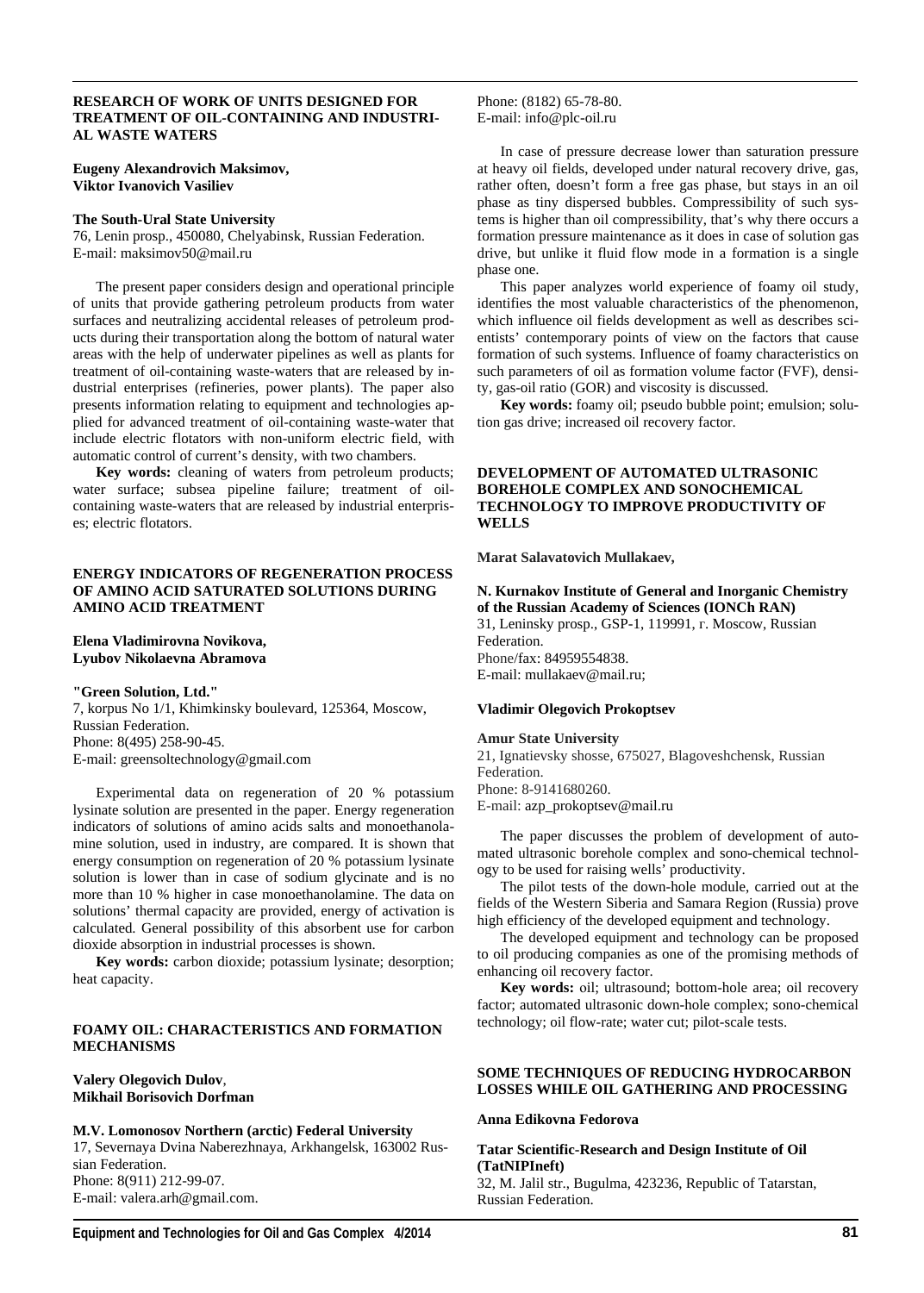#### Phone: 8(85594)78-863. E-mail: oilgas@tatnipi.ru

Provision of the required volumes of oil in conditions, when oil resources limitation, high cost and time-consuming of its production determine the importance of rational and integrated use of raw hydrocarbons, including reduction of hydrocarbons technological losses, is considered in the present paper. Technological losses of hydrocarbons mean their dead weight losses, associated with implementation of technical projects of fields' development, due to technological specific features of the production cycle as well as physical and chemical characteristics of oil extracted out of subsoil assets. The loss of hydrocarbons can not be completely prevented, but they can be greatly reduced by the rational organization of work, technological process optimization and equipment upgrading. The most widespread methods and equipment used to reduce the losses of hydrocarbons while oil gathering and processing, caused by oil evaporation, dropping oil entrainment by oil (associated) gas flows as well as dropping oil entrainment by drainage water flows of oil oilfields are discussed.

**Key words:** hydrocarbons; technological losses; reduction; gathering and processing of oil.

#### **SOME TECHNIQUE OF WELLS' COMPLETION BY HORIZONTAL WELLBORES WITH DETERMINATION OF OPTIMUM LENGTH OF HORIZONTAL FILTRA-TIONAL INTERVAL**

#### **Alinazim Murad Mamedtagizade, Aytan Yusif Kulieva**

#### **The Azerbaijan State Oil Academy**

73, Neftyanikov prosp., Baku, AZ 10001, Republic of Azerbaijan. E-mail: moonlike\_azeri@mail.ru

The paper presents technical description of some technique used for wells' completion by horizontal wellbore with determination of the optimal length of horizontal interval. The objective of the technique is efficiency increase and drilling and operational reliability of a horizontal well, reduction of filtration interval and probability of complications. Technical result is achieved by drilling of a productive formation for the optimal length of the well's horizontal filtration interval. The main feature of the technique is the fact that a productive formation is drilled for the optimum length with expansion or without expansion of a filtration interval. In this case the length of the well's horizontal interval as well as probability of complications and expenses on drilling and operation of a horizontal well decrease.

Expansion is performed by hydro-mechanical or hydromonitor dilators in case of occurrence of soft and poorlycemented rocks, while in case of hard rocks the operation is done by mechanical or hydro-mechanical dilators. Expansion of a filtration interval, washing of a well and lifting of drilling tools out of a well are followed by running of the operational casing string equipped by slotted casing liner, the length of which is equal to the length of the interval of expansion, into the well. Then cementing of the operational casing string is conducted, leaving the slotted casing liner non-cemented.

**Key words:** drilling; well; operation; completion of wells; horizontal wellbore; productive formation; filtration interval; slotted casing liner; operational casing string.

#### **RAISING OF ENERGY EFFECTIVENESS OF NATURAL GAS PIPELINE TRANSPORTATION BY OPTIMIZA-TION OF COMPRESSION**

**Yaroslav Valerievich Rozhko, Pavel Yaroslavovich Chechegov, Sergey Vladimirovich Veliky** 

#### **I. Gubkin Russian State University of Oil and Gas**

65/1, Leninsky prosp., 119991, Moscow, Russian Federation. Phone: 8(499) 137-81-20. E-mail: teksertgubkin@yandex.ru

The results of comparison and choice of compression system of gas pipeline compressor station are presented in the paper. The importance of solving the problem of optimization of gas pipeline compressing scheme, being operated in the mode of underutilization, to reduce energy consumption is shown.

**Key words:** gas main pipeline; compressor station; compression system; optimization compression scheme; energy effectiveness.

#### **FILTRATION MODELS OF ABNORMAL OILS IN A POROUS LAYER**

#### **Qudrat Isfandiyar Kelbaliev**

#### **Institute of Chemical Problems of the National Academy of Sciences (NAS) of Azerbaijan**

29, H. Javid prosp., AZ1143, Baku, Republic of Azerbaijan. Phone: 8(1099450) 320-40-28. E-mail: kkelbaliev@yahoo.com;

#### **Abbas Geydar Rzaev**

#### **Institute of Cybernetics of the National Academy of Sciences (NAS) of Azerbaijan Republic**

9, B. Vakhabzade str., AZ1141, Baku, Republic of Azerbaijan. Phone: 8(1099450) 395-40-08. E-mail: abbas\_r@mail.ru;

#### **Sakit Rauf Rasulov, Lala Vaqif Huseynova, Vusal Vaqif Orudzev**

#### **State Oil Academy of Azerbaijan Republic**

20, Azadlyg prosp., AZ1010, Baku, Republic of Azerbaijan. Phone: 8(1099450) 212-08-35. E-mail: rasulovsakit@gmail.com

Problems of modeling of filtration processes of abnormal structural oils with availability of coagulant structures in a porous layer are considered. Some new equation of Bingham liquids filtration in an oil layer that takes into account dependence of filtration rate on pressure gradient and shift stresses is drawn and offered. It is shown that some abnormal liquids, including oil, having fluidity limit and being bigamous, can demonstrate pseudo plastic properties while shift stress increase and in case of further stress increase can behave as dilatant or Newtonian liquids. Abnormal oils and their products under some definite conditions of their flow can be referred to rheological liquids like Oswald-de Ville type and can be described by power rheological equations. Calculations models of oil effective viscosity and mobility depending on the change of pressure gradient and particles concentration are developed. The developed models are